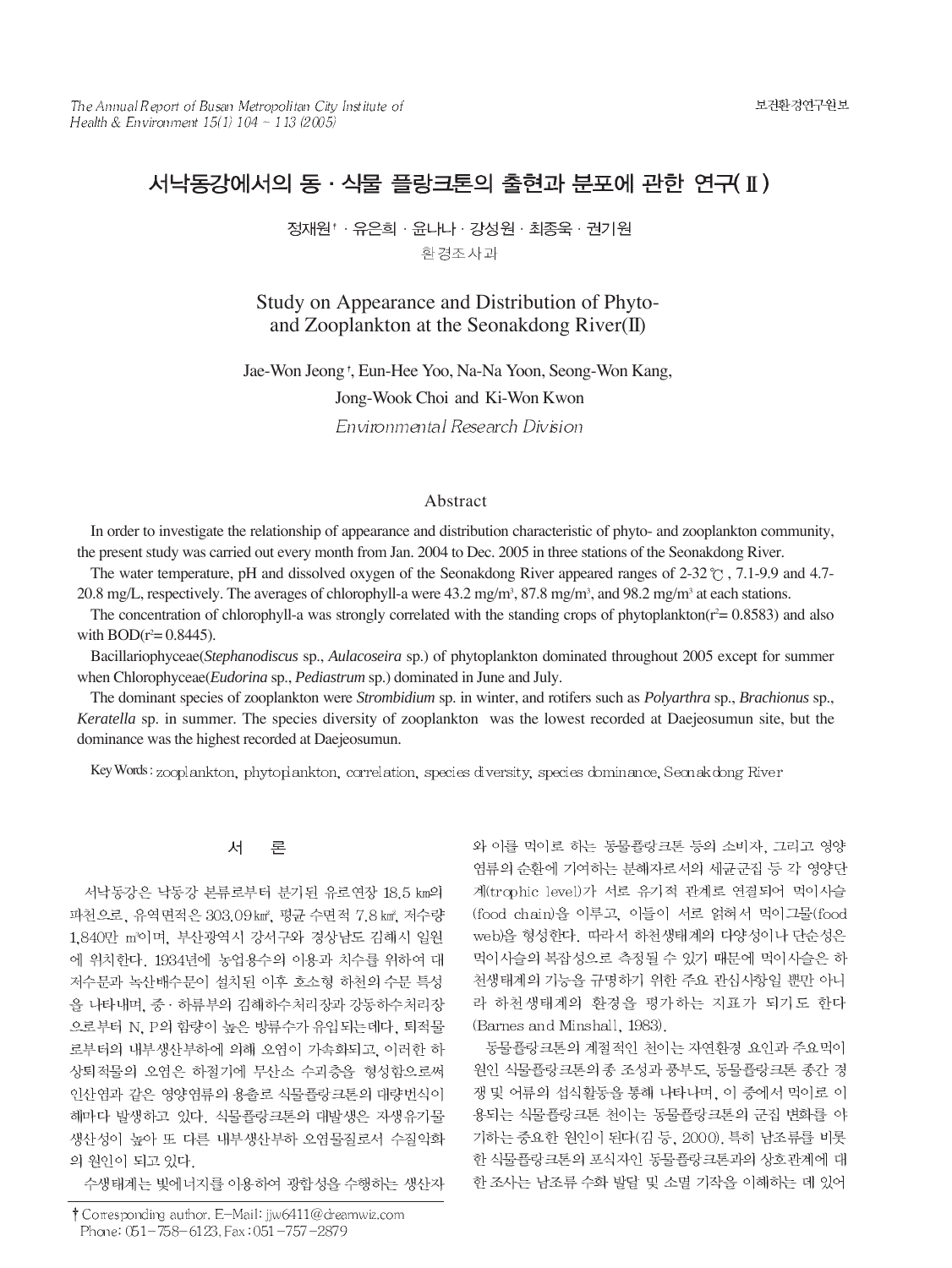필수적으로 요구된다(Sellner et al., 1996; Urabe et al., 1996).

또한 식물플랑크톤은 수체의 영양상태에 따라 현존량을 달 리하기 때문에, 수중 무기영양염류의 농도는 중요한 지표이며, 유속이 느린 수계의 저층은 각종 유입 오염물의 침전지로 작용 할 뿐만 아니라. 퇴적물의 분해에 의해 수층으로 질소와 인을 용출함으로써 영양염을 재공급하는 역할을 하며(Forsberg, 1989). 특정 환경조건하에서의 급격한 용출량 증가로 부영양 화가 더욱 심해지기도 한다.

본 조사는 서낙동강 저질층으로부터의 영양염류 용출 정도 를 추정하기 위해 저질공극수 분석 및 각 지점에서의 조류생장 잔재력시험을 1차년도(2004)에 실시하였고, 2차년도(2005)에 는 영양단계가 다른 대표적인 두 군집, 즉 동물플랑크톤과 식 물플랑크톤의 분포와 군집변화 등을 살펴봄으로써 두 생물군 의 상호연관성 및 수질과의 상관성을 파악하여 식물물랑크톤 대발생 현상에 대한 기여도를 평가하고, 수질 부영양화 정도를 파악함으로써 서낙동강 수질관리 및 부영양화 대책의 기초자 료를 제공코자 하였다.

# 재료 및 방법

#### 조사시점 및 기간

대저수문(DJ), 강동교(KD), 녹산수문(NS)의 3개 지점을 서 낙동강 수질 대표지접으로 선정하여 (Fig. 1), 2004년 1월부터 2005년 12월까지 월 1회 채수하였으며, 채수기를 사용해 표층 수를 채취하였다.

# 이화학적 수질조사

수질의 이화학적 성분을 위한 조사로서, 수온, pH, DO, 전



Fig. 1. A map of sampling stations in the Seonakdong River.

기전도도 등은 현장 측정기(YSI-556MPS)를 이용하여 현장 에서 바로 측정하였고, COD, BOD, T-N, T-P 항목을 수질 오염공정시험방법(환경부, 2001)에 의거하여 분석하였으며, 또한 수질항목간 및 식물플랑크톤 현존량 등과의 상관관계 도 출을 위하여 Microsoft Excel program을 사용하여 Pearson's correlation analysis를 실시하였다.

### 동·식물플랑크톤 조사

식물플랑크톤의 생체량 조사를 위해 chlorophyll-a 농도를 측정하였고, 현미경 검경을 통해 총세포수, 우점종 및 그 세포 수 등을 측정하였다.

chlorophyll-a는 시료를 유리섬유여지로 여과하여 마쇄한 후, 90% 아세톤에 넣어 냉암소에서 하룻밤 방치하여 원심분리 후 그 상등액의 흡광도를 측정하였으며, 식물플랑크톤의 정량 분석은 2 L의 시료를 Lugol solution으로 고정한 후 식물플 랑크톤의 양에 따라 농축하거나 그대로 사용하여 1 mL의 세즈 윅-라프터 챔버를 이용하여 저배율(×200)에서 계수하였고, 정성분석은 중 · 고배율(×400, ×1000)에서 분리 · 동정하였 다. 식물플랑크톤 종의 동정은 한국답수조류도감(정준, 1993), 일본담수조류도감(Hirose and Yamagishi, 1977) 및 수질오 염공정시험방법 부록 I . 담수조류분류표(환경부, 2001)에 따라 동정하였다

동물플랑크톤의 정량 분석은 2 L의 시료를 20 mL로 농축한 후, 1 mL의 세즈윅-라프터 챔버를 이용하여 저배율(×200)에 서 계수하여 단위 체적당 개체수(inds/L)로 환산하였다.

종의 동정은 한국담수동물플랑크톤도감(조규송, 1993)의 분류체계를 따랐으며, 섬모충류의 분류를 위해 문 등(2004)의 체계 및 James et al. (2001)을 참고하였다.

# 종다양도지수(H') 및 우점도지수(DI) 산출

동물플랑크톤의 군집구조를 파악하기 위해 지점별, 월별 종 다양도지수(Diversity Index, H')와 우점도지수(Dominance Index, DI)를 비교하였으며, 종다양도지수는 Shannon-Wiener function(Pielou, 1977)에 따랐고 우점도지수는 McNaughton's dominant index(McNaughton, 1967)를 이용하여 산출하였다.

#### 결과 및 고찰

#### 환경요인 및 수질현황

조사기간중 월별 수온, pH, DO 등의 환경요인과 그에 따 른 Chll-a 농도 변화는 Fig. 2 및 Table 1에 나타냈으며, 강 우량은 2004년에 1,386.5 mm, 2005년에 1,383.9 mm(기 상청, 2005)로서 평년 강수량인 1,492 mm와 비슷하게 나타났다

서낙동강의 평균 수온은 2004년에 17.7℃, 2005년에 16.2 로서 2005년이 다소 낮았고, 최저 2℃ (2005년 1월)~최고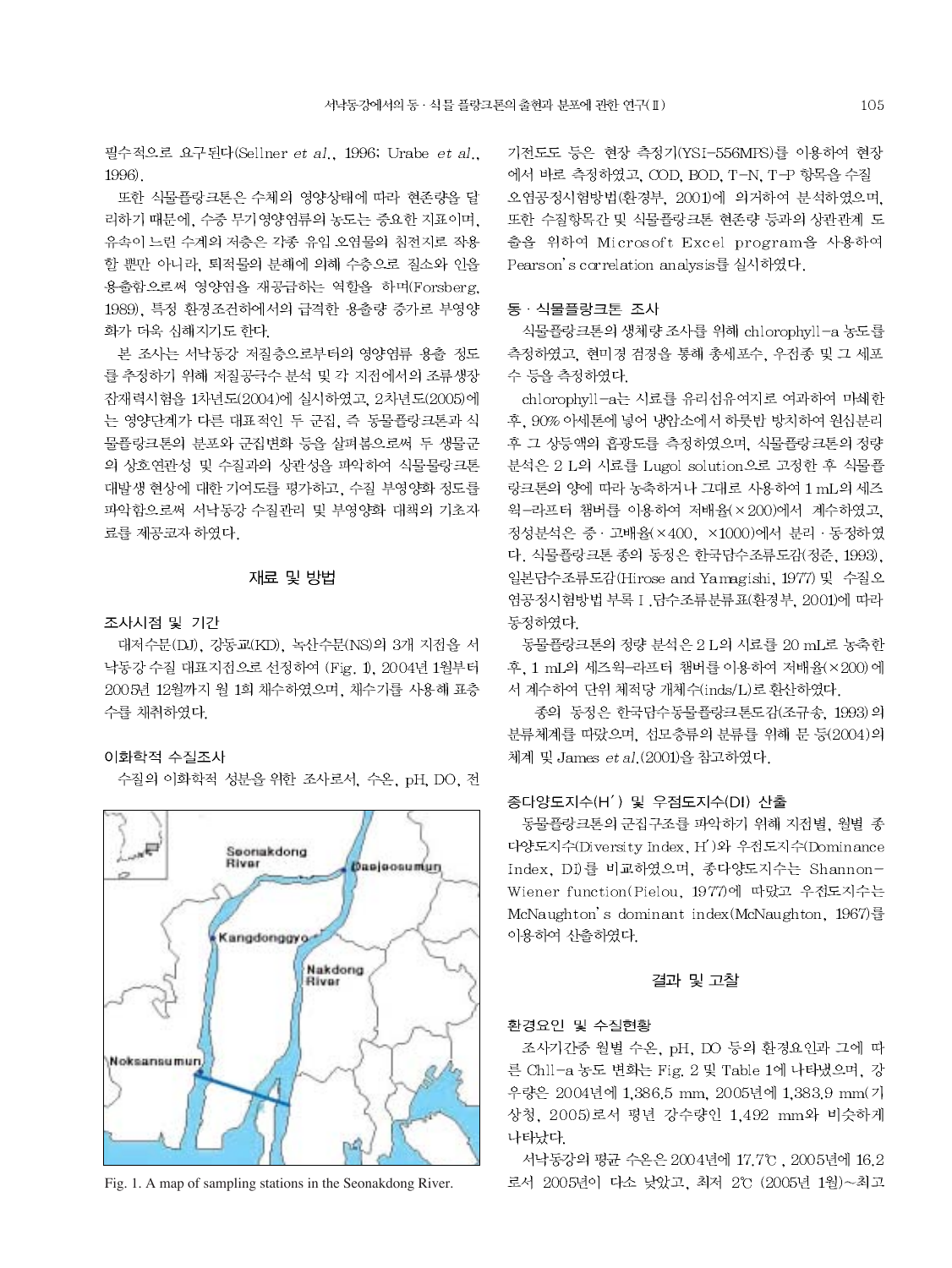

Fig. 2. The physicochemical factors in the Seonakdong River during the study period.

32℃ (2004년 8월, 강동교)로서 계절적 특성을 반영하고 있으 며, 대저수문지점의 평균 수온은 17.1°C , 강동교지점은 17.2°C 및 녹산수문지접이 16.6℃ 로서 강동교지접이 가장 높고 녹산 수문지접이 가장 낮았다(Fig. 2).

서낙동강 평균 pH는 2004년에 8.5, 2005년에 8.3으로 수온 과 같은 경향을 보였으며, 대저수문, 강동교, 녹산수문의 지점 별 평균 pH는 각 각 8.1, 8.5, 8.6으로 대저수문이 가장 낮고 녹산수문이 가장 높게 나타났다. 2년간 가장 높은 값은 9.9로서 2004년 8월에 강동교와 녹산수문지점에서 남조류가 번성하였 을 때였으며, 늦겨울~봄철 규조류의 번성시기에도 높게 나타나 조류 번성과 높은 상관성이 있는 것으로 나타났다(Fig. 2).

DO(용존산소) 농도의 변화는 대저수문지점이 4.7~18.0 mg/L, 강동교지접은 4.8~20.8 mg/L, 녹산수문지접은 5.8~17.2 mg/L로 나타났고, 지점별 평균 DO 농도는 각 각 10.1, 11.1, 11.6 mg/L로서 녹산수문이 가장 높게 나타났다. 대체로 남조류의 번성시기인 8~9월에 수중 용존산소 농도가 가장 낮았고, 규조류 번성시기인 겨울~봄철에 용존산소 농도 가 높은 것은 식물플랑크톤 군집별 생태학적 차이에 의한 것이 며, 또한 겨울철 수온 감소에 따른 포화 용존산소량의 증가도 중요한 원인이 된다(Fig. 2).

또한 서낙동강의 염분농도(Salinity)는 2004년에 평균 0.86%, 2005년에 0.73% 로 2005년이 다소 낮았으며, 지점 별 평균농도는 각 각 0.16%, 0.70%, 1.52% 로서 녹산수문 지접이 가장 높게 나타났다. Fig. 2를 보면 해수의 영향이 강 동교지점까지 미치고 있음을 알 수 있고, 주로 겨울~봄사이의 갈수기에 염분농도가 높아졌으며, 대저수문지점은 변화폭이 크지 않았다(Fig. 2).

식물플랑크톤 현존량을 알 수 있는 클로로필-a 농도를 살펴 보면, 2004년에 89.3 mg/m3, 2005년에 63.6 mg/m3으로 2004년에 조류 번성이 더 심하였음을 알 수 있고, 지점별 평균 농도는 각 각 43.2 mg/m3, 87.8 mg/m3, 98.2 mg/m3로서 녹 산수문지접이 가장 높게 나타났다(Fig. 2). 2004년 클로로필-a 농도가 더 높은 것은 수온이 다소 높았던 환경조건과도 상관 성이 있을 것으로 사료되며, 그에 따라 pH 또한 다소 높아진 것으로 사료된다. 대저수문지점은 2004년 2월과 2005년 3월 에 규조류에 의해 높은 값을 나타냈으며, 강동교 지점과 녹산 수문지점은 2004년 3월과 2005년 2월에 규조류에 의해. 2004년 8월에 남조류에 의해 높은 값을 보인 반면, 2005년 하 절기에는 남조류 번성이 전혀 나타나지 않았다. 이는 금년에는 일사량이 많고 수온이 높아야 할 7~8월에 특히 강우가 많아 수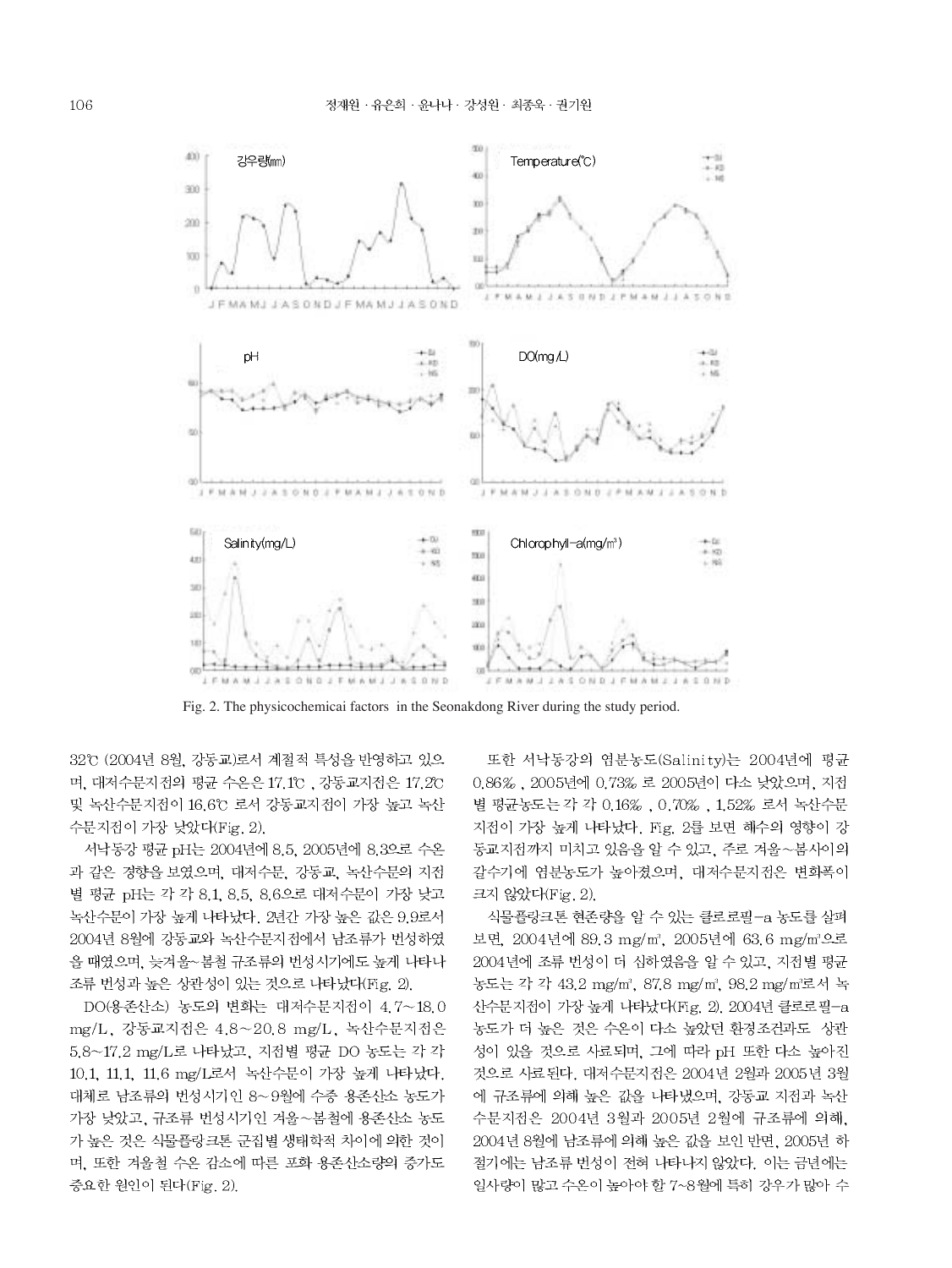

Fig. 3. Monthly variation of Biochemical oxygen demand and Chemical oxygen demand in the Seonakdong River.

온이 낮게 형성되고 수질은 다소 탁했기 때문으로 사료된다.

생물화학적 산소요구량(BOD)는 대저수문, 강동교, 녹산수 문지접의 평균값이 각각 4.1, 5.8, 7.5 mg/L로서, 하류로 갈 수록 유기물 부하량이 높아짐을 알 수 있었고, 화학적산소요구 량(COD)의 평균값은 6.9, 8.9, 10.3 mg/L로서 BOD 증가 경 향과 일치하게 나타났다(Fig. 3).

최근 2년간 BOD 및 COD 변화는 클로로필-a의 증감추세 와 거의 일치하고 있어 서낙동강의 BOD 및 COD 부하는 외부 오염원보다는 수체내의 조류(algae)에 의한 내부생산 부하가 더 큰 비중을 차지함을 알 수 있다.

서낙동강 부영양화의 주요인인 T-N(총질소)과 T-P(총인) 평균농도는 2004년에 각 각 3.29, 0.15 mg/L, 2005년에 2.73, 0.11 mg/L로서 역시 2005년에 낮아졌음을 알 수 있으 며. 이는 N. P 저감 → 조류발생 억제 → 클로로필 농도 저감 → BOD 및 COD 저감의 효과를 보여 주어 하천수질 관리의 기본적인 방안을 잘 설명하고 있다. 각 지점별 총질소와 총인 의 농도는 대저수문지점에서 2.918 mg/L, 0.113 mg/L, 강동 교지접이 2.866 mg/L, 0.127 mg/L 그리고 녹산수문지접에 서 3.247 mg/L, 0.155 mg/L로서 하류로 갈수록 높아지는 경향이었고, 총질소는 남조류가 번성하였던 2004년 8월의 녹 산수문 지점에서 10.032 mg/L로 최고치를, 총인은 조류 (algae)가 가장 적은 4월의 강동교지점이 0.422 mg/L로 최 고치를 나타내었다(Fig. 4).

NH3-N(압모니아성질소)의 2년간 농도변화는 클로로필-a 농도 및 BOD 등과 유사하게 나타나 조류 발생과 높은 상관성 이 있음을 보여 주며, PO<sub>1</sub>-P(인산염인)의 변화추세는 2004년 8월의 녹산수문지점의 최대 농도를 제외하고는 유사한 패턴을 보이지 않았다. NH<sub>3</sub>-N와 PO<sub>1</sub>-P는 여름철 고수온기에 저질 층으로부터 고농도로 용출되어 식물플랑크톤 대량발생의 주요 원인으로 알려져 있으며(송 등, 1995, 조와 신, 1996), 2004년 의 저질 공극수 용출시험 결과에서도 그러한 경향을 나타내었 다. 그러나 2004~2005년간 본 조사의 수중 NH3-N와 PO4-P의 거동은 그와 일치하지 않았으며, 특히 PO+-P는 식물플랑 크톤 발생과 상관성이 거의 없는 것으로 나타났다. 이는 대부 분의 하천수계에서 저농도인 PO<sub>1</sub>-P이 제한인자로 작용하는 경우와도 일치하지 않으며, 서낙동강 수계는 PO--P는 공급 과잉상태이고 NH<sub>3</sub>-N가 제한인자로 작용하고 있는 것으로 사 료된다.



Fig. 4. Monthly variation of nutrients in the Seonakdong River.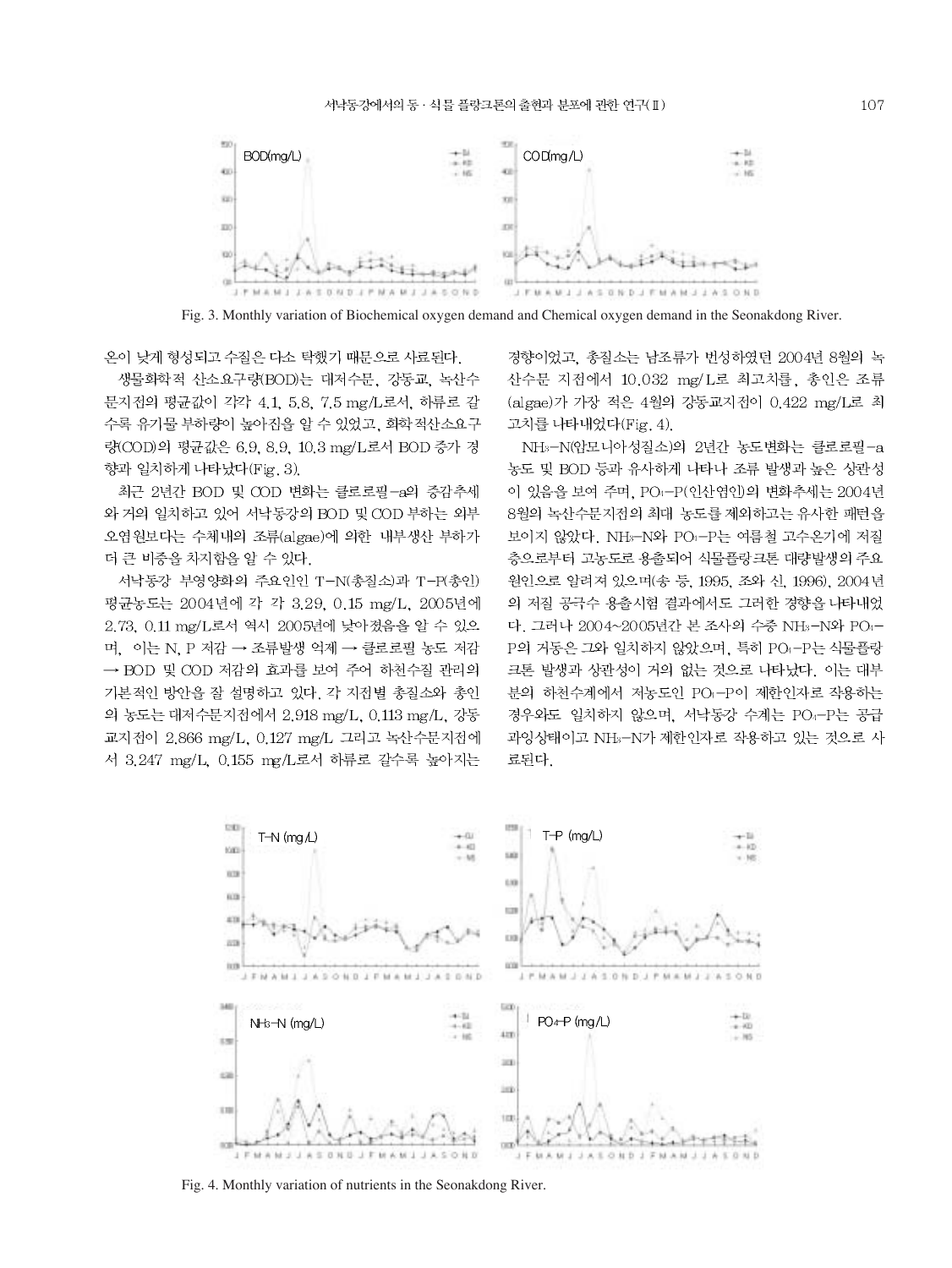|       |       | W.T. |     | DO     | Salinity | <b>BOD</b> | COD    | $T-N$  | $T-P$  | $ChI-a$ |
|-------|-------|------|-----|--------|----------|------------|--------|--------|--------|---------|
|       | yr.   | (C)  | pH  | (mg/L) | $(\%_0)$ | (mg/L)     | (mg/L) | (mg/L) | (mg/L) | (mg/m)  |
| 대저수문  | 2004  | 17.8 | 8.1 | 9.6    | 0.14     | 4.5        | 7.3    | 3.093  | 0.120  | 35.3    |
|       | 2005  | 16.5 | 8.2 | 10.5   | 0.17     | 3.8        | 6.5    | 2.744  | 0.107  | 51.2    |
|       | av r. | 17.1 | 8.1 | 10.1   | 0.16     | 4.1        | 6.9    | 2.918  | 0.113  | 43.2    |
| 강 동 교 | 2004  | 18.0 | 8.8 | 11.5   | 0.77     | 6.7        | 10.2   | 3.110  | 0.155  | 109.6   |
|       | 2005  | 16.4 | 8.3 | 10.7   | 0.63     | 5.0        | 7.6    | 2.621  | 0.099  | 66.1    |
|       | av r. | 17.2 | 8.5 | 11.1   | 0.70     | 5.8        | 8.9    | 2.866  | 0.127  | 87.8    |
| 녹산수문  | 2004  | 17.3 | 8.7 | 11.0   | 1.66     | 9.1        | 11.9   | 3.655  | 0.177  | 123.0   |
|       | 2005  | 15.8 | 8.4 | 12.3   | 1.38     | 5.8        | 8.7    | 2.840  | 0.132  | 73.5    |
|       | av r. | 16.6 | 8.6 | 11.7   | 1.52     | 7.5        | 10.3   | 3.248  | 0.155  | 98.2    |
| 평 균   | 2004  | 17.7 | 8.5 | 10.7   | 0.85     | 6.8        | 9.8    | 3.286  | 0.151  | 89.3    |
|       | 2005  | 16.2 | 8.3 | 11.2   | 0.73     | 4.9        | 7.6    | 2.735  | 0.113  | 63.6    |

Table 1. The physicochemical Factors in the Seonakdong River in 2004 and 2005

Table 2. The correlation values between physicochemical and biological factors in the Seonakdong River

|            | DO        | pH        | <b>BOD</b> | $NH_3-N$ | $PO_4-P$ | $T-N$  | $T-P$  | $ChI-a$ |
|------------|-----------|-----------|------------|----------|----------|--------|--------|---------|
| W.T.       | $-0.7436$ |           |            |          |          |        |        |         |
| рH         | 0.6023    |           |            |          |          |        |        |         |
| <b>BOD</b> | 0.2807    | 0.5356    |            |          |          |        |        |         |
| $NH_3-N$   | 0.0617    | 0.0995    | 0.7817     |          |          |        |        |         |
| $PO_4-P$   | $-0.3372$ | $-0.2291$ | 0.4425     | 0.5840   |          |        |        |         |
| $T-N$      | 0.3755    | 0.3222    | 0.7649     | 0.7373   | 0.3078   |        |        |         |
| $T-P$      | 0.2756    | 0.2871    | 0.5216     | 0.4805   | 0.4459   | 0.4929 |        |         |
| $Chll-a$   | 0.3516    | 0.6696    | 0.8445     | 0.5765   | 0.2194   | 0.6374 | 0.4318 |         |
| 식물플랑크톤 현존량 | 0.1497    | 0.5301    | 0.8385     | 0.6130   | 0.3730   | 0.6061 | 0.3566 | 0.8583  |

# 수질항목간의 상관성 분석

수질 항목간의 상관성 검토 결과는 Table 2과 같다.

클로로필-a 농도와 식물플랑크톤 개체수와의 상관성이 가 장 높게 나타났으며(r2 = 0.8583), BOD와의 상관성이 두 번째 로 높게 나타나(r2=0.8445), 식물플랑크톤의 증식이 BOD 부 하의 가장 큰 요인임을 다시 한 번 확인할 수 있었고, 식물플랑 크톤의 광합성은 수질의 pH를 증가시킴으로써 높은 상관성  $(r^2 = 0.6696)$ 을 나타내었다.

클로로필-a 농도나 식물플랑크톤 현존량의 값이 T-N 및 NH3-N와는 높은 상관값을 나타내고 T-P 및 PO<sub>1</sub>-P과는 낮 게 나타나 P보다는 N이 서낙동강 식물플랑크톤 발생의 주요

변수임을 알 수 있었고, 수온, DO, Salinity 등은 상관값이 낮 게 나타났으나, 수온은 동물플랑크톤 번식과 밀접하고, DO 농 도는 여름철 고수온기외에는 연중 높게 유지되므로 상관성이 낮다고 단정할 수는 없으며, 염분농도(Salinity) 또한 식물플 랑크톤 종조성에 다소 영향을 줄 것으로 사료된다.

#### 식물플랑크톤의 군집변화

2005년 서낙동강 식물플랑크톤의 총 개체수는 대저수문지 점이 2.400~130.000 cells/mL이었고, 강동교 지점이 3,300~550,000 cells/mL, 녹산수문 지점은 800~460,000 cells/mL의 법위였으며, chlorophyll-a 변화와 현존량의 증



Fig. 5. Monthly variation of Chlorophyll-a and standing crops of phytoplankton in the Seonakdong River in 2005.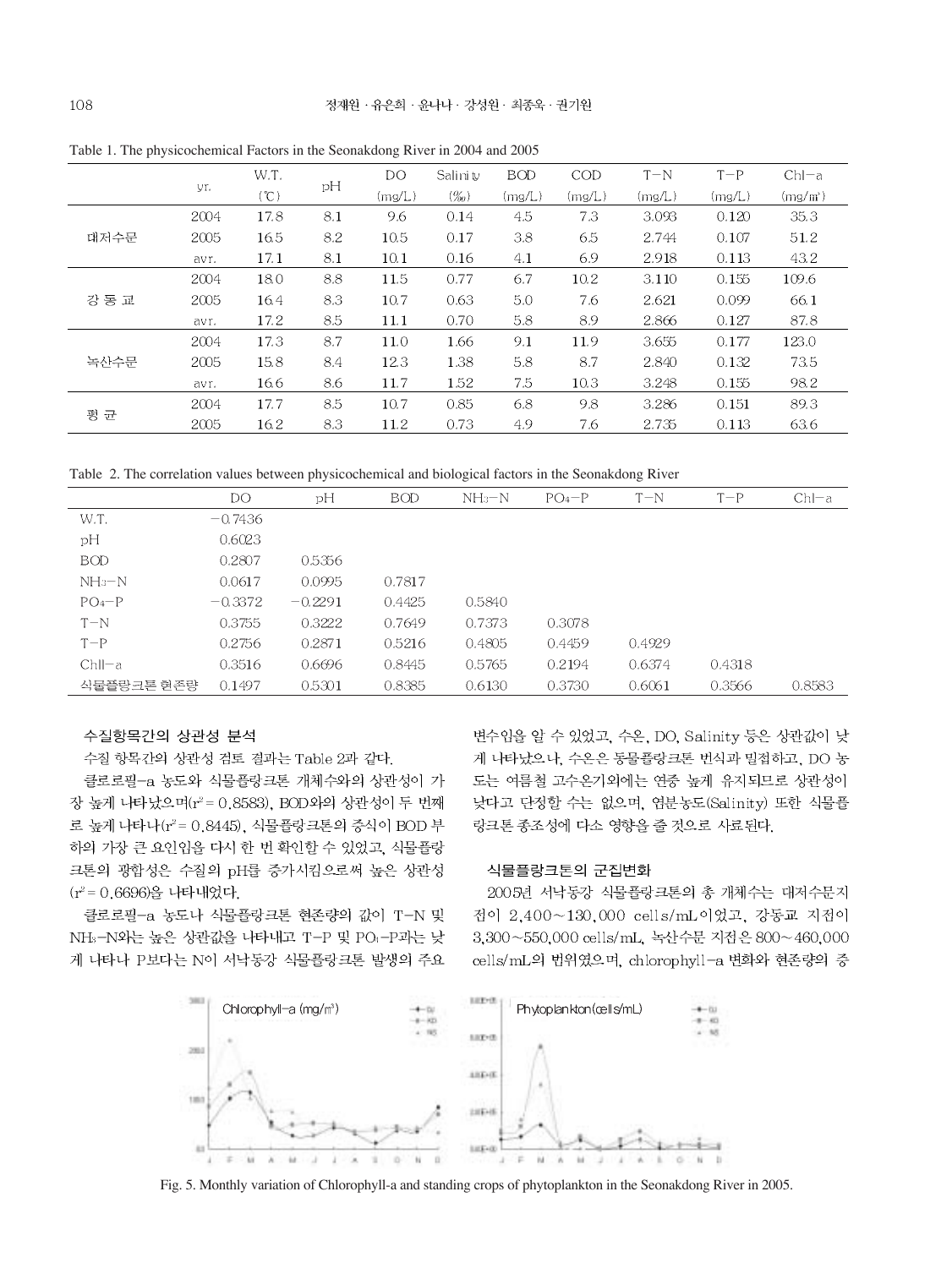|        | 대저수문                      | 강동교                | 녹산수문               |
|--------|---------------------------|--------------------|--------------------|
| 1월     | Stephanodiscus sp.        | Stephanodiscus sp. | Stephanodiscus sp. |
| 2월     | Stephanodiscus sp.        | Stephanodiscus sp. | Stephanodiscus sp. |
| 3월     | Stephanodiscus sp.        | Stephanodiscus sp. | Stephanodiscus sp. |
| 4월     | Stephanodiscus sp.        | Stephanodiscus sp. | Chlamvdomonas sp.  |
| 5월     | Aulacoseira sp.           | Aulacoseira sp.    | Oscillatoria sp.   |
| 6월     | Aulacoseira sp.           | Pediastrum sp.     | Pediastrum sp.     |
| 7월     | Eudorina sp.              | Stephanodiscus sp. | Stephanodiscus sp. |
| 8월     | Aulacoseira sp.           | Aulacoseira sp.    | Aulacoseira sp.    |
| 9월     | Eudorina sp.              | Aulacoseira sp.    | Aulacoseira sp.    |
| 10월    | Aulacoseira sp.           | Stephanodiscus sp. | Stephanodiscus sp. |
| $11$ 월 | Aulacoseira sp.           | Stephanodiscus sp. | Stephanodiscus sp. |
| 12월    | <i>Stephanodiscus</i> sp. | Stephanodiscus sp. | Stephanodiscus sp. |

Table 3. The dominant species of phytoplanktons in the Seonakdong River(2005)



Fig. 6. Monthly variation of standing crops of phytoplankton in the Seonakdong River in 2004 and 2005.

#### 감 추세가 유사한 경향을 보였다(Fig. 5).

2~3월의 높은 현존량은 규조류 Stephanodiscus sp.에 의 한 것이며, 금년 하절기에는 전년과 달리 7~8월 고수온기에 강우일수가 많고 강우빈도가 높아 전체적으로 일사량이 줄고 수온이 낮아져 남조류의 발생 조건이 형성되지 않아 Microcystis(Anacystis) sp.에 의한 녹조현상이 나타나지 않 았다.

금년 서낙동강 식물플랑크톤 군집구조의 특징은 연중 규조 류(Stephanodiscus sp., Aulacoseira sp.)의 접유율이 높게 나타났고 종다양도는 점점 낮아지는 추세인 점을 들 수 있으 며, 각 지점별 주요 우점종은 Table 3에 나타내었다.

종다양성이 가장 높은 지점은 대저수문지점으로 낙동강본류 수의 유입으로 다양한 종이 관찰되었으며, 강동교지점은 연중 규조류가 우접하였고, 녹산수문지접에서는 오염지표종인 Chlamydomonas sp., Oscillatoria sp. 등이 자주 관찰 되었다.

또한 2004~2005년의 식물플랑크톤 개체수 변화를 Fig. 6 에 나타낸 바와 같이 현저한 피크는 3개가 보이며 2004년 3월 과 2005년 3월의 피크는 Stephanodiscus sp.에 의해, 2004 년 8월의 높은 피크는 Microcystis sp.에 의한 것으로 2005 년 하절기에는 조류 대발생이 없었음을 알 수 있으며, 2005년 에는 강동교지점의 개체수가 녹산수문지점보다 다소 높은 것

도 특이할 만한데, 이는 2004년의 조류생산잠재력시험(AGP Test) 결과와 일치된 경향을 보여 준다.

PEG(Plankton Ecological Group) 모델은 온대호수에서 봄철에 소형 규조류의 번성 후, 여름에는 영양염류와 수온 증가 등의 영향으로 와편모조류나 남조류로 종 조성이 바뀌게 되며, 수온 감소와 더불어 가을철에는 규조류가 다시 우전하고, 겨울 철에는 생물량이 감소하는 것으로 설명되고 있다(Sommer et al., 1986, 김 등, 2003). 상 · 하류부가 수문으로 막혀 있는 호 소형 하천인 서낙동강에서도 식물플랑크톤의 계절적 천이가 PEG 모델과 일치하게 나타났다. 그러나 2005년에는 여름철에 남조류의 대발생 현상이 없었는데, 동 시기의 수중 영양염류 (T-N, T-P, NH3-N, PO4-P) 농도가 평균 이상으로 높았음을 감안할 때, 앞서 언급한대로 강우 빈도의 증가에 따른 일조량 감소 및 수온 저하가 일차적 요인으로 판단된다.

또한 2005년의 이화학적 수질은 금년부터 실시되고 있는 서 낙동강수계 수질오염 총량관리제에 따라 유입 오염원이 전차 저감되어 유기오염물질과 영양염류 등이 전년보다 낮은 수준 이었으며, 그에 따라 겨울철 규조류의 발생량도 현저히 줄었으 며, 여름철 남조류의 발생을 억제시킨 이차적 요인으로 볼 수 있을 것이다.

그러나 Chlorophyll-a 농도를 이용한 Forsberg & Riding(1980)의 판정법에 의하면, T-N 0.6~1.5 mg/L, T-P 0.025~0.1 mg/L, Chl-a 7~40 mg/m<sup>3</sup>일 때가 Eutropic(부영 양), T-N 1.5 mg/L이상, T-P 0.1 mg/L이상, Chl-a 농도가 40 mg/m3이상일땐 Hypertropic(과영양) 상태라고 보는데, 이 에 따르면 서낙동강 수질은 연중 내내 부영양 상태를 나타내고 있으므로 일조량, 기온, 강우 등의 환경 조건만 갖춰진다면, 언 제든지 조류 대발생(Algal Bloom,水華)의 가능성이 잠재하고 있다고 볼 수 있겠다.

### 동물플랑크톤의 동태

동물플랑크톤은 스스로 광합성을 할 수 없는 부유성 종속영 양생물로서, 단세포 원생동물로부터 어류의 치어까지 아주 다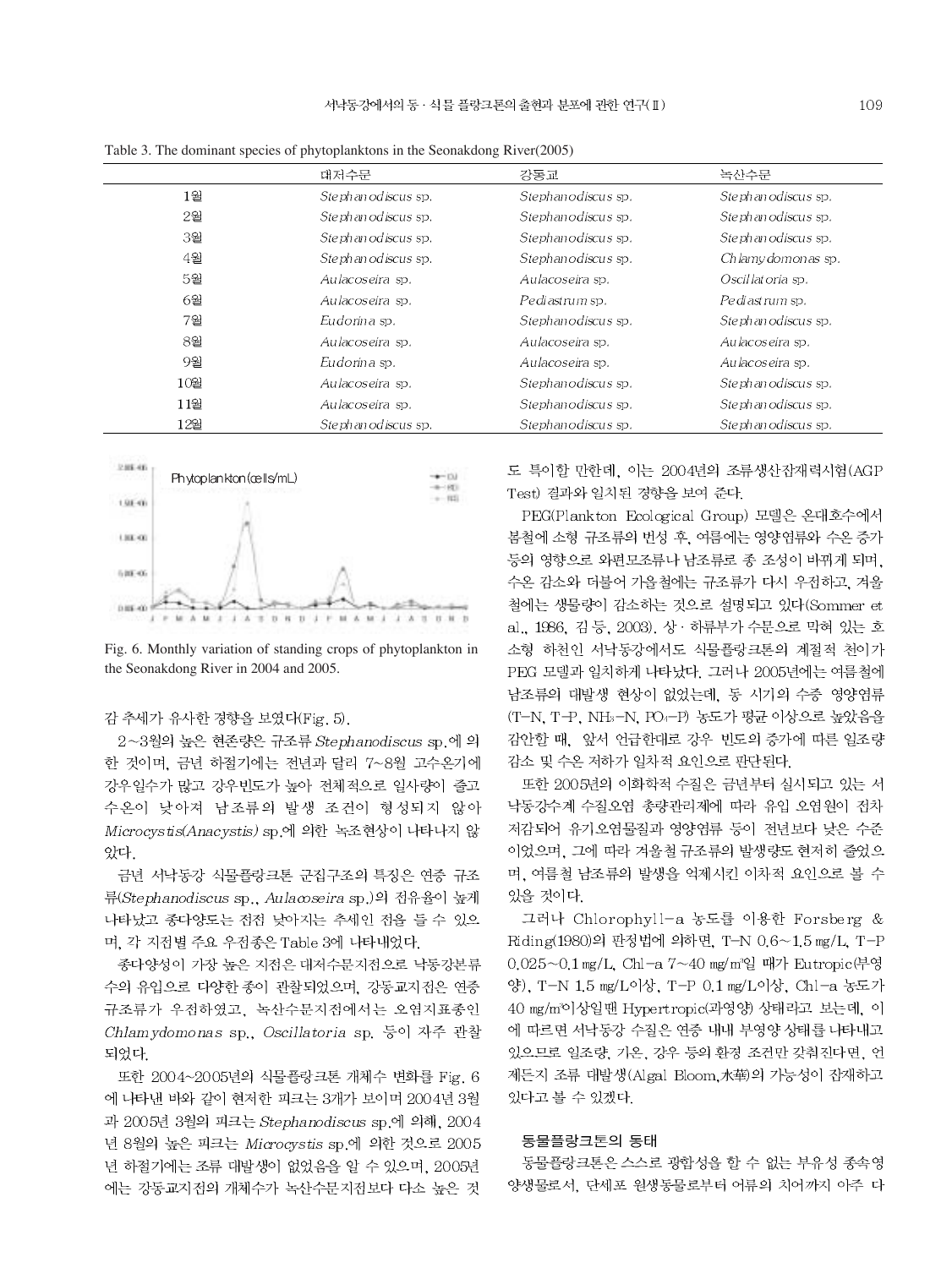

Fig. 7. Monthly variation of total-zooplankton biomass(a) and meso-zooplankton biomass(b) in the Seonakdong River.

양하며, 하천에서 주로 출현하는 동물플랑크톤에는 섬모충류, 윤충류, 지각류 및 요각류 등이 있다. 서낙동강에도 이러한 동 물플랑크톤이 다양하게 분포하였으며, 계절별, 지점별로 변화 가 심하였다. 2005년 각 지점별 출현한 동물플랑크톤의 총 개 체수는 대저수문지점이 570~13,000 inds/L이었고, 강동교 지점이 300~4,500 inds/L, 녹산수문 지점은 850~6,200 inds/L로서, 대저수문에서 가장 많이 출현하였다. 봄철과 가 을철인 4월과 9월에 개체수가 증가하였으며, 겨울철인 12~3 월에는 매우 낮은 값을 나타내어 수온의 영향을 많이 받음을 알 수 있고 식물플랑크톤 증감 추세와 연관성을 보이지 않았 다. (Fig. 7(a)).

대저수문지점은 2월, 4월과 9월에 높은 출현률을 보였으며, 2월과 4월에는 섬모충류인 Strombidium sp.가 9월에는 윤 충류인 Polyar thra sp.가 우점이었고, 강동교지점은 4월과 9 월에 많은 개체가 나타났는데 4월에는 윤충류인 Brachionus sp.가. 9월에는 요각류의 유생인 Nauplius가 우점종이었으 며, 녹산수문지접의 4월에는 Brachionus sp., 10월에는 섭모 충류 Euplotes sp.가 우점하여 높은 개체수로 출현하였으며, 각 지점별 우점종은 Table 4에 나타내었다.

선모충류는 선모라는 운동기관으로 수중에서 유영하며 타생 물들을 포식하는 종속영양 원생생물로서, 수중의 박테리아와 미세식물플랑크톤을 포식하는 동시에 중형 동물플랑크톤의 먹



Fig. 8. Relative composition in abundance of zooplankton communities in the Seonakdong River.

이생물로 수서생태계의 먹이사슬내 식물플랑크톤과 동물플랑 크톤의 사이에서 중요한 에너지 전달자로 알려져 있는데, 동물 플랑크톤 분류에 포함시키게 되면 개체크기는 작으나 개체수 가 많아 특정시기에 우점종으로 명시되지만 포식규모는 미미 하여 식물플랑크톤과의 상관성 고찰시에 애매한 부분이 있다. 따라서 대부분의 동물플랑크톤 군집연구 문헌에는 선모충류를

|     | 대저수문                  | 강동교                | 녹산수문               |
|-----|-----------------------|--------------------|--------------------|
| 1월  | Tintinnidium sp.      | Tint innidium sp.  | Euplotes sp.       |
| 2월  | Strombidium sp.       | Euplotes sp.       | Euplotes sp.       |
| 3월  | Strombidium sp.       | Euplotes sp.       | Euplotes sp.       |
| 4월  | Strombidium sp.       | Brachionus sp.     | Brachionus sp.     |
| 5월  | Difflugia sp.         | Polvarthra sp.     | Difflugia sp.      |
| 6월  | Polvarthra sp.        | Polvarthra sp.     | Moina sp.          |
| 7월  | <i>Polvarthra</i> sp. | Tintinn opsis sp.  | Tintinnopsis sp.   |
| 8월  | Polvarthra sp.        | Brachionus sp.     | Hexarthra sp.      |
| 9월  | Polvarthra sp.        | Nauplius           | Brachionus sp.     |
| 10월 | <i>Polvarthra</i> sp. | Polvarthra sp.     | Euplotes sp.       |
| 11월 | Polvarthra sp.        | Tint inn idium sp. | Tint inn idium sp. |
| 12월 | Strombidium sp.       | Strombidium sp.    | Strombidium sp.    |

Table 4. The dominant species of zooplanktons in the Seonakdong River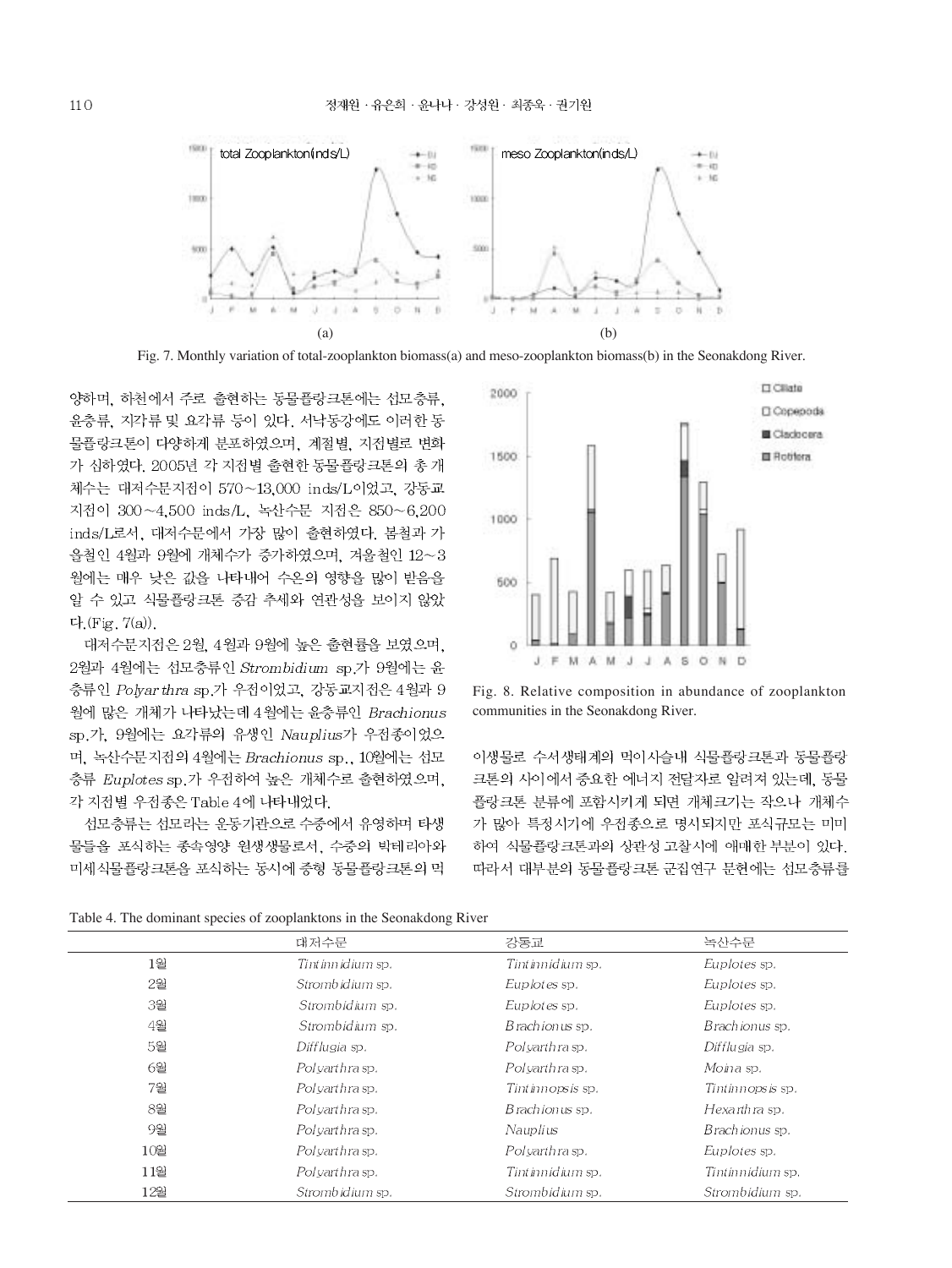비롯한 원생동물은 제외하고 윤충류, 요각류, 지각류 등의 중 형플랑크톤(mesoplankton)만을 언급하게 되는데, 조사지점 내 meso-zooplankton의 출현 개체수는 Fig. 7(b)와 같다. 그림을 비교해 보면 주로 수온이 낮은 11월~3월 사이에 선모 충류의 출현이 눈에 띄며 이 시기에는 섬모충류를 먹이로 하는 요각류나 곤충류가 적기 때문인 것으로 사료된다. 서낙동강 표 층에서 출현한 동물플랑크톤의 강(綱)별, 월별 분포율을 Fig. 8 에 나타내었다.

#### 동물플랑크톤의 종다양도지수(H') 및 우점도지수(DI)

2005년 출현한 동물플랑크톤에 대한 종다양도지수 (Diversity index) 및 우점도지수(Dominance index)를 Fig. 9에 나타내었다. 대저수문지점의 종다양도가 가장 낮고 우점도는 가장 높은 것으로 나타났으며, 강동교 및 녹산수문지 전의 종다양도 및 우점도는 비슷한 것으로 나타났다.



Fig. 9. Average diversity index and dominance index in the Seonakdong River.

월별 종다양도지수는 대저수문과 강동교지점의 경우 8월에. 녹산수문지점은 7월에 가장 높게 나타나는 등 하절기에 높았 으며, 동절기에 세지점 모두 가장 낮았다. 우점도지수는 연중 내내 높은 값을 유지하였으나 하절기에 다소 낮아져 종다양도 와 반대의 경향임을 확인할 수 있었다(Fig. 10).

#### 동 · 식물플랑크톤의 군집비교 및 연관성 파악

수생태계내의 동물플랑크톤은 식물플랑크톤을 먹이원으로 이용하여 증식하고, 식물플랑크톤은 개체수 증가, 개체크기 확대, 독소 분비 등의 다양한 방법으로 동물플랑크톤의 포식에 저항하려는 먹이사슬의 관계 및 상호 의존도를 파악하기 위해 주요 우점종간 상관값을 살펴 보았으며, 그 결과는 Table 5과 같다

2005년의 출현 결과에 대해 산출한 종간 상관값은 매우 낮 아 밀접한 연관성을 찾을 수는 없었으나, 식물플랑크톤 현존량 과 가장 상관도가 높은 동물플랑크톤은 윤충류로서 규조류와 상관성이 있는 것으로 나타났다. 또한 지각류와 요각류는 남조 류에 대해 상관값을 나타냈는데, 이러한 결과는 오히려 수온에 의한 영향으로 판단된다. 수온이 높은 시기는 남조류의 번성시 기와 겹쳐지게 되고, 저수온기는 규조류의 번성시기로서 윤충 류는 저수온기에, 지각류와 요각류는 고수온기에 주로 출현하 는 것으로 보는 것이 타당할 것이다.

동 · 식물플랑크톤간의 상호 연관성을 보기 위해서는 수년간 의 장기적인 결과에 대한 고찰이 되어야 할 것이며, 동물플랑 크톤의 또 다른 먹이인 세균군집, 동물플랑크톤간의 포식작용 등이 폭넓게 고려되어야 할 것으로 사료된다.



Fig. 10. Monthly variation of diversity index and dominance index in the Seonakdong River.

Table 5. The correlation values between phytoplankton and zooplankton in the Seonakdong River

|        |       | 동물플랑크톤    |           |            |           |  |
|--------|-------|-----------|-----------|------------|-----------|--|
|        |       | 섬모충류      | 윤충류       | 지각류        | 요각류       |  |
|        | 규조류   | $-0.0384$ | $-0.2296$ | $-0.1404$  | $-0.1722$ |  |
|        | 녹조류   | $-0.0947$ | 0.1040    | $= 0.1217$ | $-0.1991$ |  |
| 식물플랑크톤 | 남조류   | 0.2582    | $-0.0471$ | $-0.2244$  | $-0.2654$ |  |
|        | total | $-0.0613$ | $-0.2292$ | $-0.1657$  | $-0.2045$ |  |
| 수온 (℃) |       | $-0.4158$ | 0.2701    | 0.2615     | 0.3488    |  |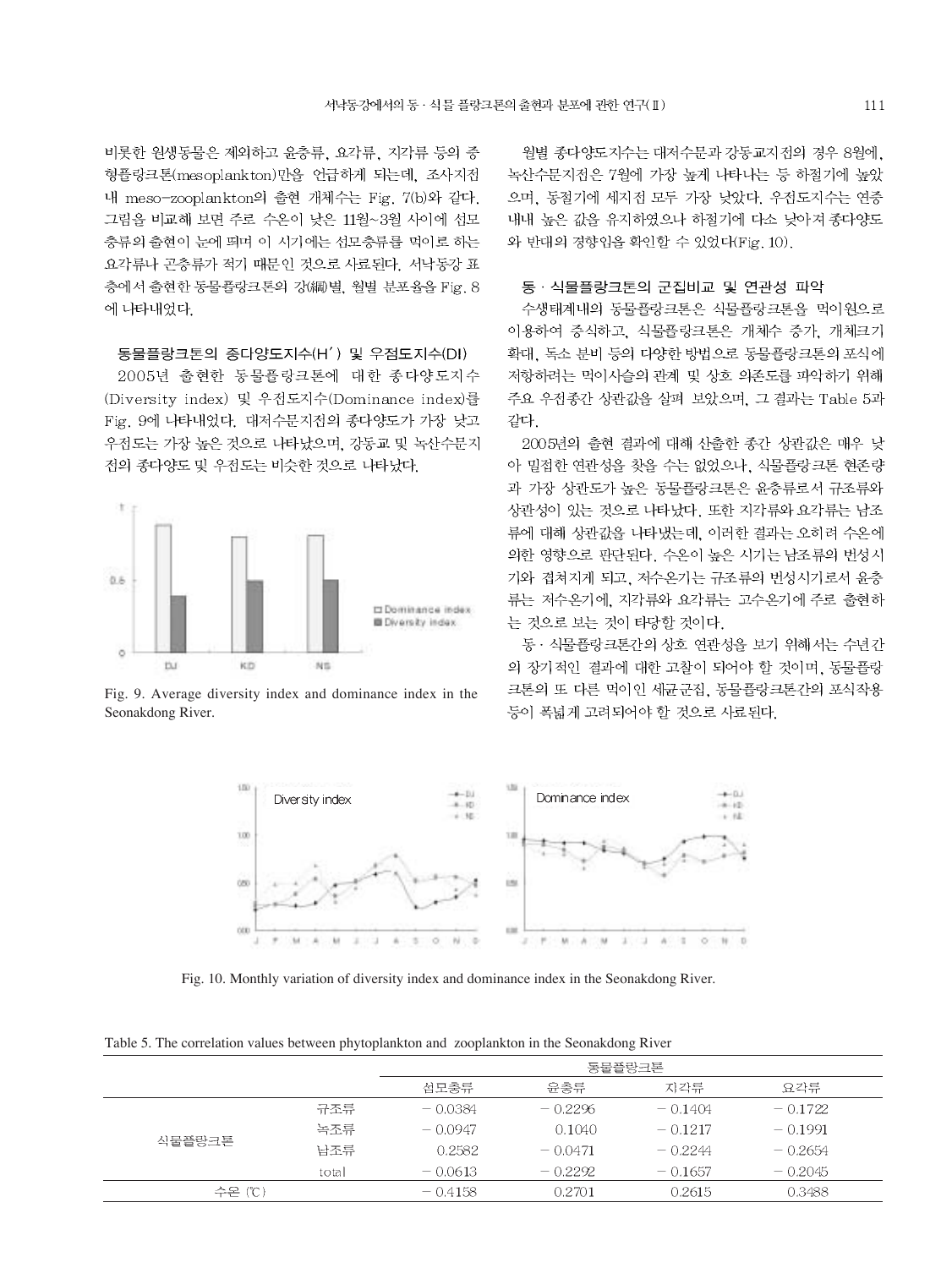#### 결 론

1. 2005년도 서낙동강의 기본현황은 수온이 2℃ ~30℃ 로서 작년보다 낮았고, 총강수량은 1,383.9 mm로서 평년보다 감 소하였다. 2004~2005년간 pH는 7.1~9.9의 법위로 하절기 에 높게 나타났고, DO농도는 4.7~20.8 mg/L로 동절기에 높 았다. 지점별 평균 염분농도는 0.16%, 0.70%, 1.52% 로서 갈수기 하류지점에서 높게 나타났다.

2. 유기물 오염도는 하류지점이 대체로 높았으며, BOD 및 COD 변화는 식물플랑크톤의 거동과 관련을 보였다. 또 한 무기영양염류의 농도는 대저수문지점에서 T-N. T-P 각 각 2.918 mg/L, 0.113 mg/L, 강동교지점이 2.866 mg/L, 0.127 mg/L 그리고 녹산수문지점에서 3.247 mg/L, 0.155 mg/L 로서 하류로 갈수록 높아지는 경향이었 고. T-N는 남조류가 번성하였던 2004년 8월의 녹산수문 지접에서 10.032 mg/L로 최고치를, T-P은 조류(al gae)가 가장 적은 4월의 강동교지점이 0.422 mg/L로 최고치를 나타내었다.

3. 식물플랑크톤 생체량의 지표인 클로로필-a 농도는 2004 년에 89.3 mg/m2 2005년에 63.6 mg/m<sup>3</sup>으로 2004년에 조 류 번성이 더 심하였음을 알 수 있고, 지점별 평균 농도는 각 각 43.2 mg/m3, 87.8 mg/m3, 98.2 mg/m3로서 녹산수문지점 이 가장 높게 나타났다. 클로로필-a 농도를 부영양화 판정지 표로 이용하였을 때, 서낙동강은 연중 내내 부영양 상태이며, 동절기의 녹산수문 지점은 과영양 상태를 나타냈다.

4. 클로로필-a 농도와 BOD 값의 상관성이 높게 나타나 (r2 = 0.8445). 식물플랑크톤의 증식이 BOD 부하의 가장 큰 요인임을 다시 한번 확인할 수 있었고, 식물플랑크톤의 광합성 은 수질의 pH를 증가시킴으로써 높은 상관성(r2 = 0.6696)을 나타내었다.

5, 2005년 서낙동강 식물플랑크톤의 총 개체수는 대저수문 지접이 2.400~130.000 cells/mL이었고, 강동교 지접이 3.300~550.000 cells/mL 녹산수문 지점은 800~460.000 cells/mL의 법위였으며, chlorophyll-a 변화와 현존량의 증 감 추세가 유사한 경향을 보였다.

금년 서낙동강 식물플랑크톤 군집구조의 특징은 연중 규조 류(Stephanodiscus sp., Aulacoseira sp.)의 접유율이 높게 나타났고 종다양도는 점점 낮아지는 추세인 점을 들 수 있으 며, 연중 종다양성이 가장 높은 지점은 대저수문지점으로 낙동 강본류수의 유입으로 다양한 종이 관찰되었으며, 강동교지점 은 연중 규조류가 우점하였고, 녹산수문지점에서는 오염지표 종인 Chlamydomonas sp., Oscillatoria sp. 등이 자주 관 찰되었다.

6. 2005년 각 지점별 출현한 동물플랑크톤의 총 개체수는 대저수문지점이 570~13,000 inds/L이었고, 강동교 지점이 300~4,500 inds/L, 녹산수문 지점은 850~6,200 inds/L 로서, 대저수문에서 가장 많이 출현하였다. 봄철과 가을철인 4 월과 9월에 개체수가 증가하였으며, 겨울철인 12~3월에는 매 우 낮은 값을 나타내어 수온의 영향을 많이 받음을 알 수 있고 식물플랑크톤 증감 추세와 연관성을 보이지 않았다.

7. 2005년 출현한 동물플랑크톤에 대해서는 대저수문지점 의 종다양도가 가장 낮고 우점도는 가장 높은 것으로 나타났으 며, 하절기에 종다양도가 높았고 동절기에는 우점도가 높은 것 으로 나타났다.

8. 식물플랑크톤 현존량과 가장 상관도가 높은 동물플랑크 톤은 윤충류로서 규조류와 상관성이 있었으며, 지각류와 요각 류는 남조류에 대해 상관값을 보였다.

동 · 식물플랑크톤간의 상호 연관성을 보기 위해서는 수년간 의 장기적인 결과에 대한 고찰이 되어야 할 것이며, 동물플랑 크톤의 또 다른 먹이인 세균군집, 동물플랑크톤간의 포식작용 등이 폭넓게 고려되어야 할 것이다.

### 참 고 문 헌

- 1. 김명운, 김민호, 조장천, 김상종, 1995. Cyanobacteria의 증식에 따른 대청호 생태계내의 생물군집 변화, 한국육수학 회지, 28(1)
- 2. 김호섭, 박제철, 황순진, 2003, 수심이 얕은 부영양 인공호 (일감호)의 동 · 식물플랑크톤 동태학.
- 3. 김호섭, 황순진, 2004. 부영양저수지에서 식물플랑크톤 성 장에 대한 질소/인 비의 영향
- 4. 문은영, 김영옥, 김백호, 공동수, 한명수, 2004. 팔당호의 섬모충플랑크톤의 분류 및 생태학적 연구, 한국육수학회지  $37(2) : 149 - 179.$
- 5. 정준, 1993, 한국담수조류도감
- 6. 정준, 김한순, 김용재, 1994, 낙동강 하구댄의 식물플랑크 톤 군집구조.
- 7. 정하영, 조경제, 2003. 낙동강 하류 수계에서 저질퇴적층 의 SOD와 영양염 용출.
- 8. 정하영, 조경제, 2003. 낙동강 하류 수계에서 저층수 및 저 질퇴적층의 환경.
- 9. 조경제 등. 2002. 서낙동강-조만강 수질 부영양화에 따른 오염양상과 수질개선에 대한 고찰. 인제대학교 부설 낙동강 유역환경연구센터 심포지움 논문집, I: 32-37.
- 10. 조경제, 정익교, 이진애, 1993. 낙동강 하구 식물플랑크톤 군집의 계절 동태.
- 11. 조경제, 1995. 낙동강 담수규조 Stephanodiscus hantzchii f. tenuis와 S. parvus의 미세구조.